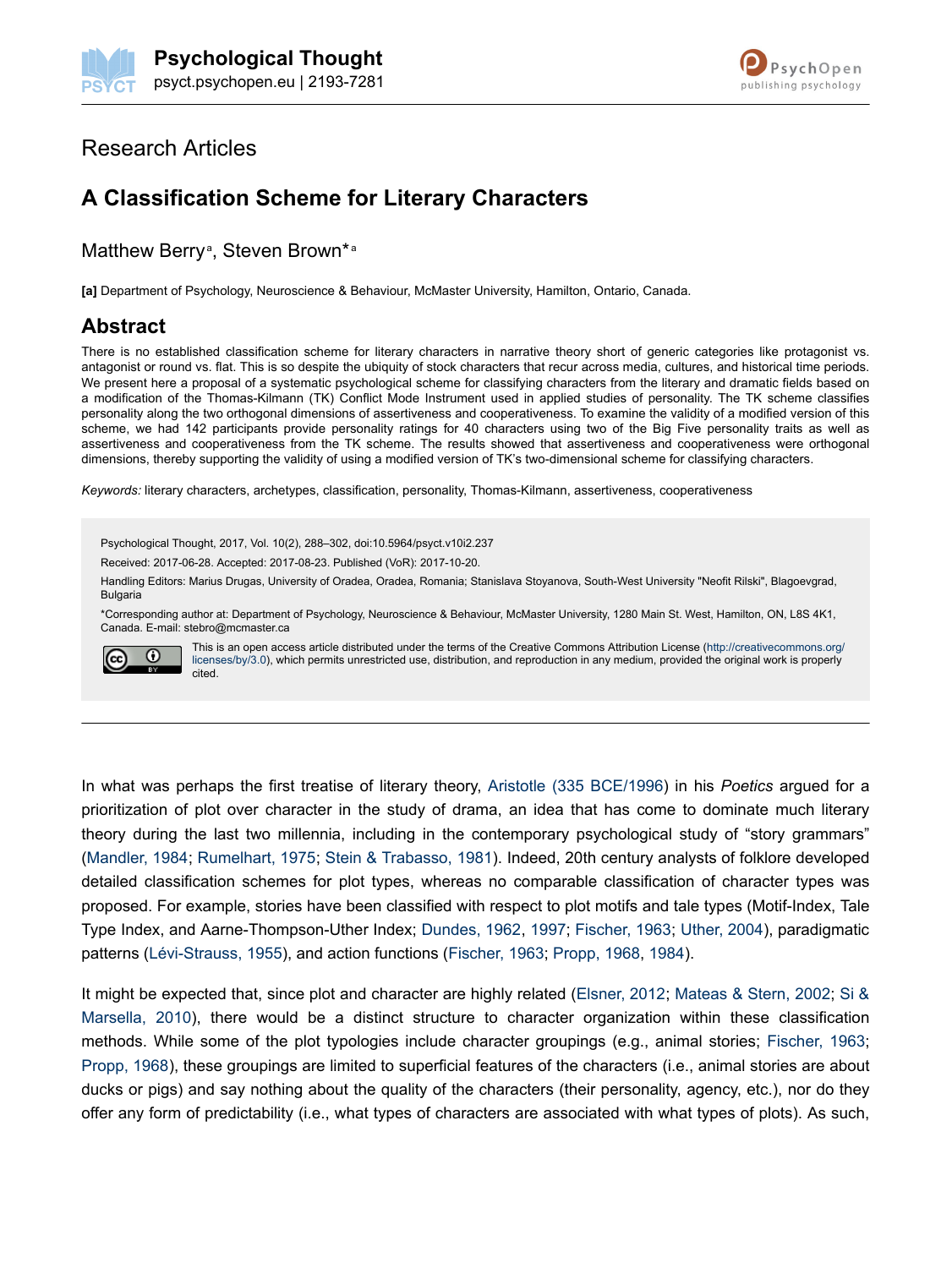there is no established method within literary theory to classify the characters around which narratives develop. Any previous attempts to classify characters are defined strictly within the bounds of the aforementioned structural analyses that feature them, restricting our understanding of characters in these analyses solely to the narrative motif or function they serve ([Fischer, 1963](#page-11-0); [Propp, 1968\)](#page-12-0). Indeed, short of generic categories such as round vs. flat, one-, two-, three-, or multi-dimensional, or protagonist vs. antagonist [\(Arp & Johnson, 2009](#page-11-0)), there has been no systematic classification of characters in literature and drama.

Perhaps the closest that previous work has come to character classification is Carl Jung's notion of an "archetype" [\(Chang et al., 2013,](#page-11-0) [2014](#page-11-0); [Faber & Mayer, 2009](#page-11-0); [Jung, 1921/1971](#page-12-0), [1968\)](#page-12-0), as manifested in character-archetypes in folk tales, myths, dreams, religion, fantasies, literature, and other art forms. Work inspired by Jung – spanning from mythology ([Campbell, 1949](#page-11-0)) to mass media studies [\(Faber & Mayer, 2009](#page-11-0)) – has honed in on 12 basic character-archetypes. [Golden \(2011\)](#page-12-0) has provided a dimensional structure to these archetypes, as organized along a wheel with four "cardinal orientations" that reflect the motivation and social values of the character. The categories and constituent archetypes are as follows: ego fulfillment (creator, hero, magician) in opposition to socialness (lover, caregiver, everyman); and freedom (explorer, outlaw, jester) in opposition to order (sage, ruler, innocent). Inspired by Jung's ideas, [Faber and Mayer \(2009\)](#page-11-0) conducted a factor analysis of people's archetype associations to items from popular music, movies, television, literature, and classic art of the day. In doing so, they were able to identify five clusters of character-archetypes, what they labelled as knower, carer, striver, conflictor, and everyperson. Interestingly, they found that these categories were essentially independent of personality dimensions, as assessed using the Big 5 classification system.

Our work in this area, as with [Golden \(2011\),](#page-12-0) was motivated by a desire to develop a dimensional scheme that could potentially organize all possible characters along a small number of canonical dimensions. However, we did not find the two dimensions comprising the four cardinal orientations to be a compelling and useful scheme for our work. Likewise, while we wanted to develop a scheme that could be empirically validated by participant ratings of characters, we did not want to use a data-driven approach, such as the factor analysis that [Faber and](#page-11-0) [Mayer \(2009\)](#page-11-0) had employed, but instead attempt to develop a theory-driven approach based on character concepts coming from personality theory in psychology.

The current study examines a dimensional approach to classifying characters based on a modification of the Thomas-Kilmann (TK) Conflict Mode Instrument used in applied studies of personality [\(Barki & Hartwick, 2001](#page-11-0); [Duane, 1989;](#page-11-0) [Kilmann & Thomas, 1975,](#page-12-0) [1977](#page-12-0); [Rahim, 1985;](#page-12-0) [Thomas, 1992](#page-13-0)). The TK scheme classifies Jungian personality correlates of people's conflict-handling modes along the two orthogonal dimensions of cooperativeness and assertiveness ([Jung, 1921/1971](#page-12-0); [Kilmann & Thomas, 1975](#page-12-0), [1977\)](#page-12-0). Previous analyses of conflict modes support the validity of a two-dimensional scheme comprised of an evaluative factor (cooperativeness) combined with a dynamic factor (assertiveness), without the need for any additional factors [\(Kilmann & Thomas, 1977;](#page-12-0) [Ruble & Thomas, 1976](#page-13-0)). The TK scheme shows parallels to the circumplex model of affect in emotion theory [\(Russell, 1980;](#page-13-0) [Woods & Anderson, 2016\)](#page-13-0) in that the latter too is comprised of an evaluative factor (valence) and a dynamic factor (arousal). These parallels are important since characters should, in theory, have a meaningful association with emotion [\(Woods & Anderson, 2016\)](#page-13-0). Hence, an approach to characters that can relate personality dimensions to emotion dimensions should prove advantageous in the analysis and classification of characters. In addition, the use of conflict-handling dimensions in classifying characters opens the possibility of illuminating the relationship between character and plot, since the central conflict of a story is a prominent feature of its plot ([Abbott, 2008\)](#page-11-0). Thus, in selecting the TK model as the basis

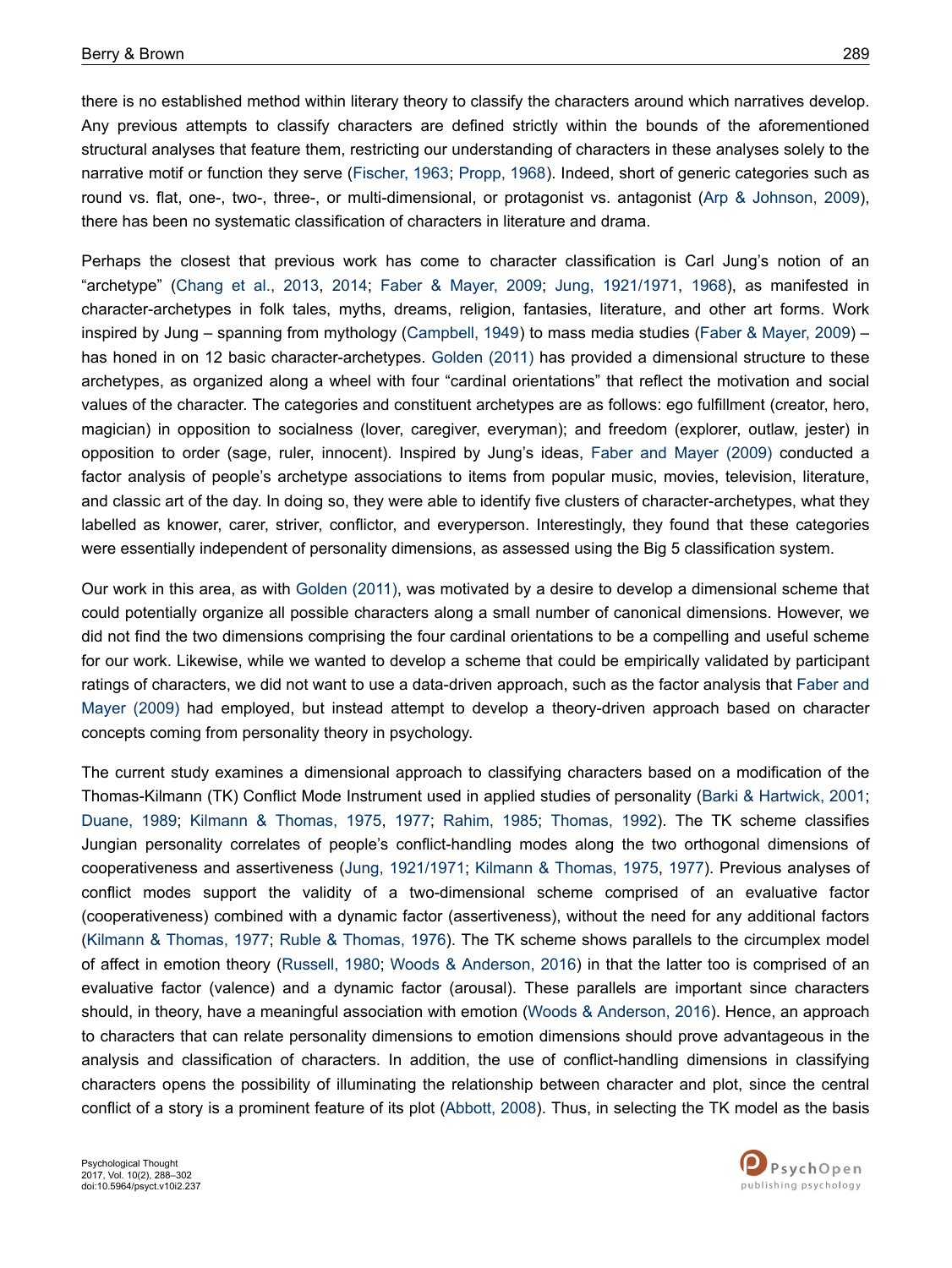of our proposed classification scheme, we are attempting to provide an underlying framework for the classification and organization of characters, as well as a basis for hypothesis testing.

In order to make the TK scheme more robust and more accommodating for classifying characters, we are proposing a key modification to the structure of the scheme. The published scheme is something of a 3 x 2 model, with 3 parametric levels of assertiveness crossed with 2 levels of cooperativeness. We propose adding a third, neutral level to the middle of the cooperativeness axis so as to make this fully a 3 x 3 scheme (this is presented in [Figure 1](#page-6-0) in the Results section). The principal aim of the current study is to analyze the validity of our modification of the TK scheme as a systematic method for classifying characters in a dimensional fashion with regards to their assertiveness and cooperativeness. In order to do this, we had participants rate a diverse group of 40 characters taken from a broad range of Western literary sources along the lines of four personality dimensions. These included assertiveness and cooperativeness from the TK scheme, as well as two of the Big 5 dimensions of extraversion and conscientiousness [\(Costa & McCrae, 1992;](#page-11-0) [Digman, 1990;](#page-11-0) [Meyers, 2010](#page-12-0)). The validity of the TK scheme for classifying characters would be supported by two observations, first that assertiveness and cooperativeness were orthogonal (i.e., uncorrelated and independent) dimensions, and second, that the 40 characters populated the 9 cells of the 3 x 3 scheme in a balanced manner. A second objective of the study was to explore the relative uniformity or diversity of people's conceptions of the characters by looking at the variability of the ratings across characters.

# **Method**

# **Participants**

The sample consisted of 142 participants (114 female, 28 male, age range 18–34), who completed an online rating survey. The task took roughly 30 minutes to complete. Participants were recruited from an undergraduate participant pool and were given course credit for their participation. Prior to the start of the study, participants provided informed consent. The study was approved by the McMaster University research ethics review board.

### **Procedure**

A rating form was created for the purpose of this study using Google Forms. It was hosted and distributed from the authors' webpage (cntl.science). Participants were provided with a link to the host site and the rating form once they agreed to participate. Due to the absence of a scholarly repository of characters, we pseudorandomly selected character names from a variety of Western sources. They included books and web sites with large listings of literary characters (["Archetypal Character," 2013](#page-11-0); [Freedman, 2014;](#page-11-0) [Golden, 2011; "List of stock](#page-12-0) [characters," 2012](#page-12-0); [Propp, 1968;](#page-12-0) [Schmidt, 2001](#page-13-0), [2012](#page-13-0)) and dramatic characters [\(Landy, 1996\)](#page-12-0). Our goal was to select a range of diverse but recognizable character names from the fields of both literature and drama, resulting in a final list of 40 characters. Character names were incorporated into the study if they 1) were recognized by the authors, 2) were repeated over the several sources, and 3) provided adequate examples of use in well-known literary/theatrical works. The character names were formatted on the rating form exactly as they were presented in the sources. Exceptions to this practice related to the formatting of gendered characters (e.g., heroine vs. hero, queen vs. king), as well as the removal of qualifiers from names (e.g., star-crossed lover became lover), or the simplification of names to increase recognizability (e.g., servant to the rich became butler, intellectual became professor). The full list of characters is shown in [Table 1.](#page-3-0)

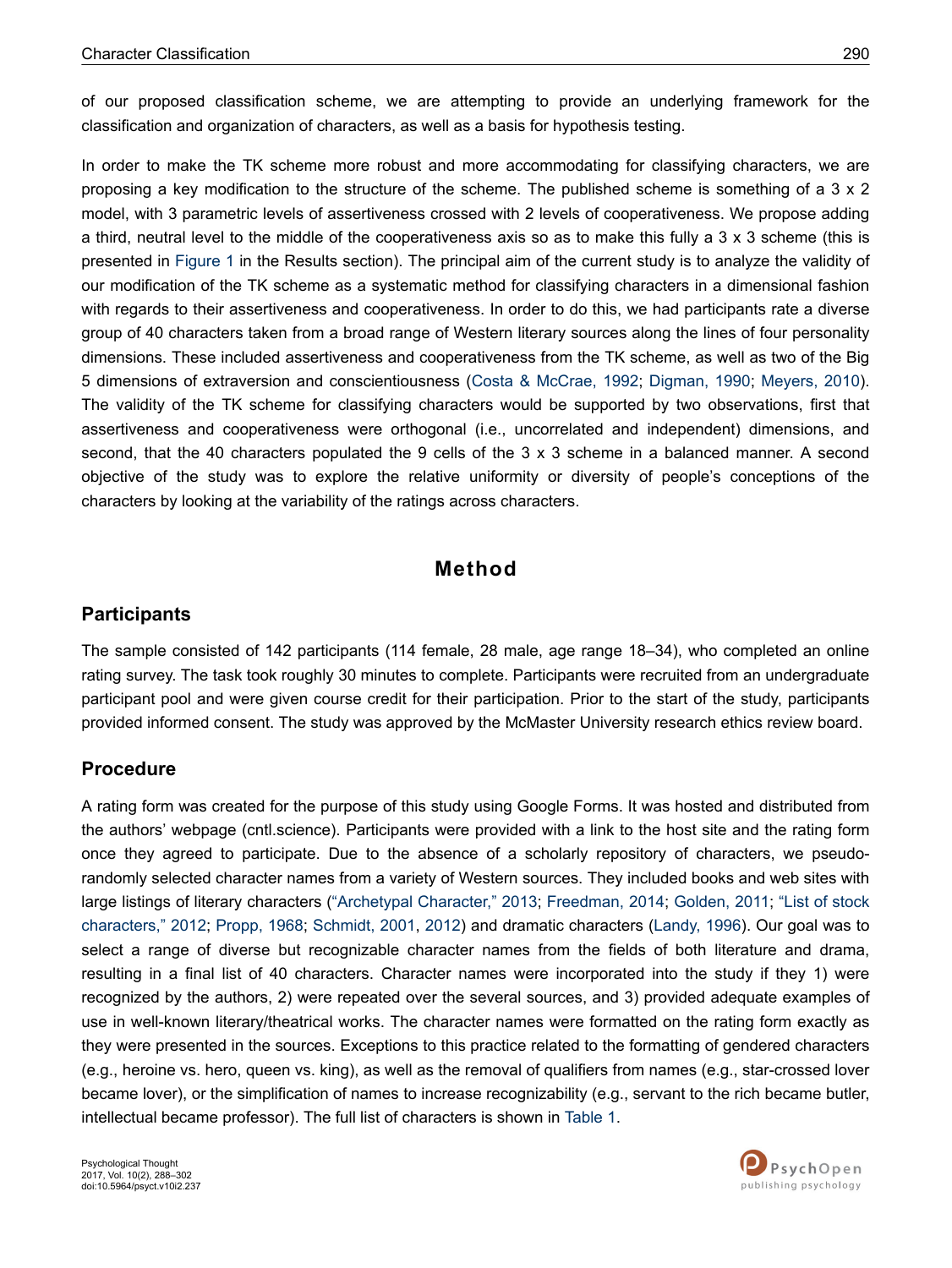#### <span id="page-3-0"></span>Table 1

*Alphabetical Listing of the Literary and Dramatic Characters Examined in This Study*

| <b>Action Hero</b> | Critic             | Hero         | Monster           | Scientist            |
|--------------------|--------------------|--------------|-------------------|----------------------|
| Artist             | Crone              | Heroine      | Old Hag           | Self                 |
| Average Joe        | Cynic              | Jock         | <b>Politician</b> | <b>Sidekick</b>      |
| Babysitter         | Damsel in Distress | King         | Priest            | Snob                 |
| <b>Bimbo</b>       | Femme Fatale       | Librarian    | Professor         | <b>Spoiled Child</b> |
| <b>Bully</b>       | Geek               | Loner        | Queen             | Supervillain         |
| <b>Butler</b>      | Grandparent        | Lover        | Recluse           | Superhero            |
| Coward             | Grump              | <b>Miser</b> | Roque             | Teacher              |

Participants were presented with the names of the 40 characters in a random order. In order to encourage the participants to actively think about the characters when responding, we asked participants to imagine the character being performed on stage by an actor (i.e., as if in a theatrical production). The gender of the character was not specified, although it was implied in the names of a small number of the characters (e.g., queen, heroine, king, hero). Using the rating form, participants rated the 40 characters on 4 personality-trait scales (see below). Ratings were given on a Likert scale from 1 to 9, where 1 represented the character having a low degree of the given personality trait (i.e., unassertive, uncooperative, introverted, and not conscientious) and 9 represented the character having a high degree of the given personality trait (i.e., highly assertive, highly cooperative, highly extraverted, and highly conscientious). One rating was given per personality trait per character.

#### **Measures**

Participants were asked to provide ratings on the 40 characters using 4 personality-trait scales in a fixed order. The scales were presented to participants as follows. 1) Assertiveness (i.e., self-assured without being aggressive): scores range from unassertive to highly assertive. 2) Cooperativeness (i.e., a character being agreeable in their relations): scores range from uncooperative to highly cooperative. 3) Extraversion (i.e., level of outgoingness): scores range from introverted or not extraverted to highly extraverted. 4) Conscientiousness (i.e., being efficient and organized): scores range from not conscientious (i.e., easy-going or disorderly) to highly conscientious.

### **Analyses**

The raw data were transferred from Google Forms to a Microsoft Excel spreadsheet. They were screened for missing values and outliers, of which none were found. Ratings were collapsed across participants, and repeated measures analysis of variance tests (RM-ANOVAs) were run to determine if there was an effect of gender on any of the four rating scales. Next, character ratings were collapsed across participants, and the mean and standard deviation were determined for each character. Pearson product-moment correlation analysis and Hoeffding's *D* tests were run on the mean character ratings for each trait to explore the correlations and independence, respectively, of each pair of trait-variables. All statistical data analyses were run in R 3.4.0 ([R Core Team, 2013\)](#page-13-0).

From the original 4 traits, the 2 least correlated and most independent traits – as established by the Pearson product-moment correlation and Hoeffding's *D* analyses – were selected to create a two-dimensional scheme.

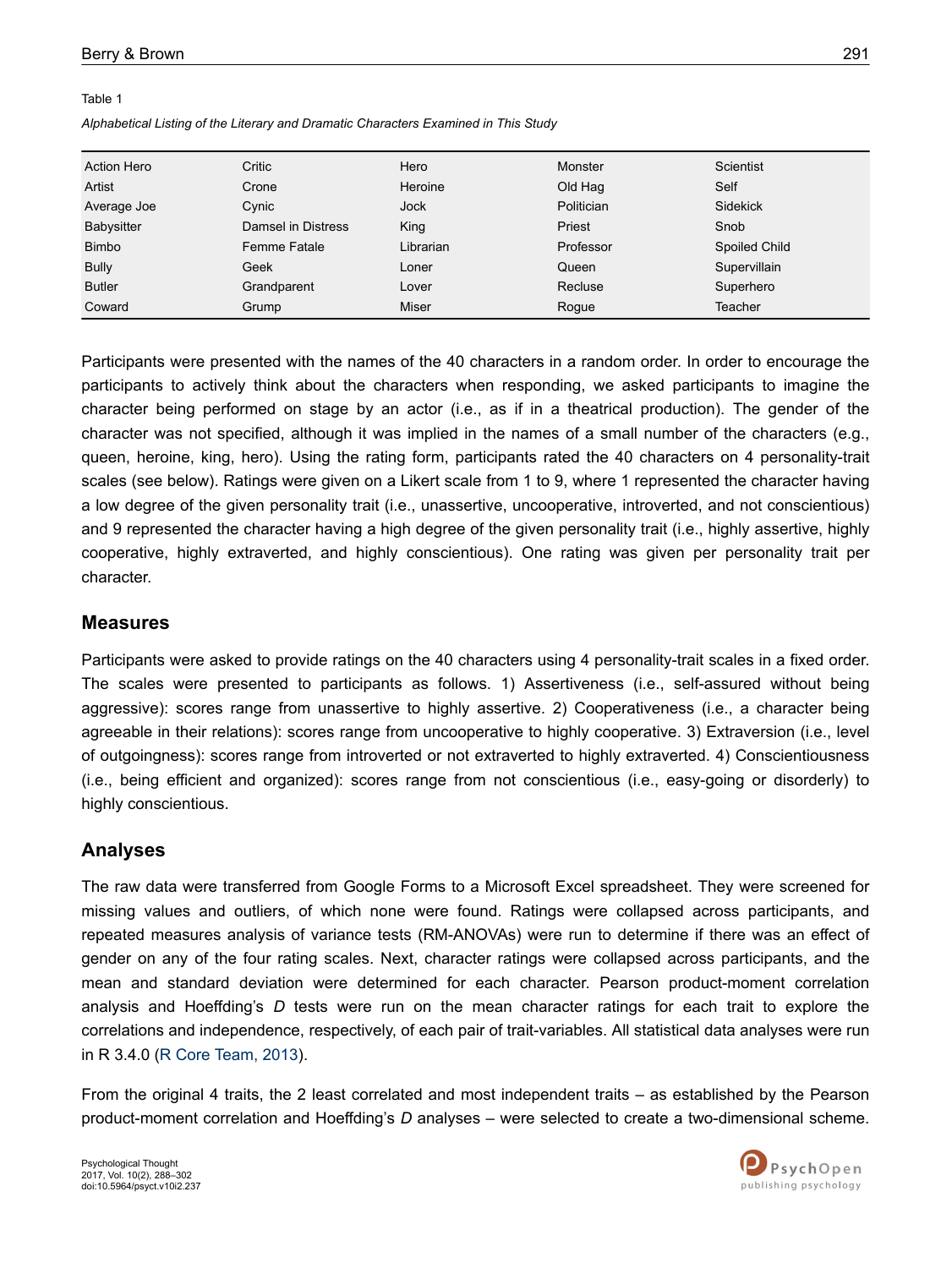In order to create a  $3 \times 3$  structure, we employed a binning process such that Likert ratings of 1-3 were considered as *low*, 4-6 as *medium*, and 7-9 as *high*. Next, each of the 40 characters was assigned by the authors to one of the 9 cells of the scheme based on its mean ratings (rounded to the nearest integer) for the two chosen dimensions.

# **Results**

The means and standard deviations of the ratings for each character for the 4 personality traits are summarized in Table 2. As described in the Introduction, the major objective of the current study was to test out the notion that assertiveness and cooperativeness are two orthogonal personality dimensions that can be used to classify characters. To investigate this, we examined pairwise correlations among the 4 personality scales used in the study, as well as ran Hoeffding's *D* test to explore independence among the variables.

#### Table 2

|                           | <b>Assertiveness</b> |           | Cooperativeness |           | <b>Extraversion</b> |           | <b>Conscientiousness</b> |           |
|---------------------------|----------------------|-----------|-----------------|-----------|---------------------|-----------|--------------------------|-----------|
| <b>Character</b>          | M                    | <b>SD</b> | M               | <b>SD</b> | M                   | <b>SD</b> | M                        | <b>SD</b> |
| <b>Action Hero</b>        | 8.01                 | 1.42      | 7.11            | 1.94      | 7.68                | 1.66      | 6.65                     | 2.07      |
| Artist                    | 5.46                 | 2.16      | 5.25            | 1.83      | 4.23                | 2.27      | 4.09                     | 2.35      |
| Average Joe               | 5.07                 | 1.08      | 5.50            | 1.12      | 5.14                | 0.87      | 4.87                     | 1.26      |
| Babysitter                | 6.79                 | 1.51      | 7.19            | 1.49      | 6.32                | 1.49      | 6.69                     | 1.73      |
| <b>Bimbo</b>              | 4.34                 | 2.50      | 5.27            | 2.40      | 6.92                | 2.09      | 2.92                     | 2.08      |
| <b>Bully</b>              | 6.78                 | 3.03      | 1.94            | 1.60      | 6.18                | 2.23      | 3.11                     | 1.91      |
| <b>Butler</b>             | 4.73                 | 2.43      | 7.89            | 1.66      | 4.51                | 2.07      | 7.57                     | 1.98      |
| Coward                    | 2.30                 | 1.89      | 4.17            | 2.72      | 2.72                | 1.97      | 3.27                     | 2.14      |
| Critic                    | 7.40                 | 2.12      | 3.89            | 2.12      | 5.58                | 2.33      | 6.64                     | 2.26      |
| Crone                     | 5.56                 | 2.04      | 3.87            | 2.10      | 4.30                | 2.01      | 4.82                     | 2.04      |
| Cynic                     | 6.32                 | 2.23      | 2.98            | 1.77      | 4.64                | 2.28      | 5.22                     | 2.23      |
| <b>Damsel In Distress</b> | 3.59                 | 2.12      | 5.87            | 2.42      | 4.80                | 1.91      | 3.73                     | 1.91      |
| Femme Fatale              | 7.32                 | 1.83      | 5.34            | 2.17      | 6.93                | 1.84      | 6.18                     | 2.07      |
| Geek                      | 3.87                 | 2.52      | 5.66            | 2.38      | 2.49                | 1.77      | 6.96                     | 2.49      |
| Grandparent               | 6.13                 | 1.75      | 7.15            | 1.73      | 5.97                | 1.86      | 5.96                     | 2.39      |
| Grump                     | 5.13                 | 2.46      | 2.37            | 1.70      | 3.33                | 1.97      | 3.87                     | 2.05      |
| Hero                      | 7.91                 | 1.55      | 7.83            | 1.48      | 7.88                | 1.32      | 7.13                     | 1.99      |
| Heroine                   | 7.68                 | 1.68      | 7.10            | 1.98      | 7.46                | 1.70      | 7.20                     | 1.82      |
| Jock                      | 6.91                 | 2.26      | 5.11            | 2.19      | 7.99                | 1.43      | 3.80                     | 2.23      |
| King                      | 8.18                 | 1.64      | 5.09            | 2.48      | 7.53                | 1.58      | 6.64                     | 2.08      |
| Librarian                 | 6.23                 | 2.30      | 6.58            | 2.15      | 3.87                | 2.10      | 7.80                     | 2.00      |
| Loner                     | 2.59                 | 2.05      | 3.66            | 2.06      | 1.53                | 1.18      | 4.39                     | 2.25      |
| Lover                     | 6.44                 | 1.72      | 7.22            | 1.59      | 6.39                | 1.76      | 5.72                     | 1.98      |
| Miser                     | 6.03                 | 1.95      | 3.73            | 2.05      | 4.51                | 2.04      | 5.98                     | 2.15      |
| Monster                   | 6.58                 | 2.71      | 2.03            | 1.66      | 4.88                | 2.76      | 3.19                     | 2.21      |
| Old Hag                   | 5.27                 | 2.60      | 2.85            | 1.72      | 3.39                | 2.05      | 3.66                     | 2.25      |
| Politician                | 8.20                 | 1.49      | 5.04            | 2.53      | 7.97                | 1.60      | 7.23                     | 1.81      |
| Priest                    | 6.55                 | 2.09      | 6.90            | 2.16      | 6.26                | 1.92      | 7.08                     | 1.87      |
| Professor                 | 7.72                 | 1.45      | 6.44            | 1.91      | 6.45                | 2.11      | 7.36                     | 1.98      |

*Mean Personality Ratings for All Characters With Standard Deviations*

Psychological Thought 2017, Vol. 10(2), 288–302 doi:10.5964/psyct.v10i2.237

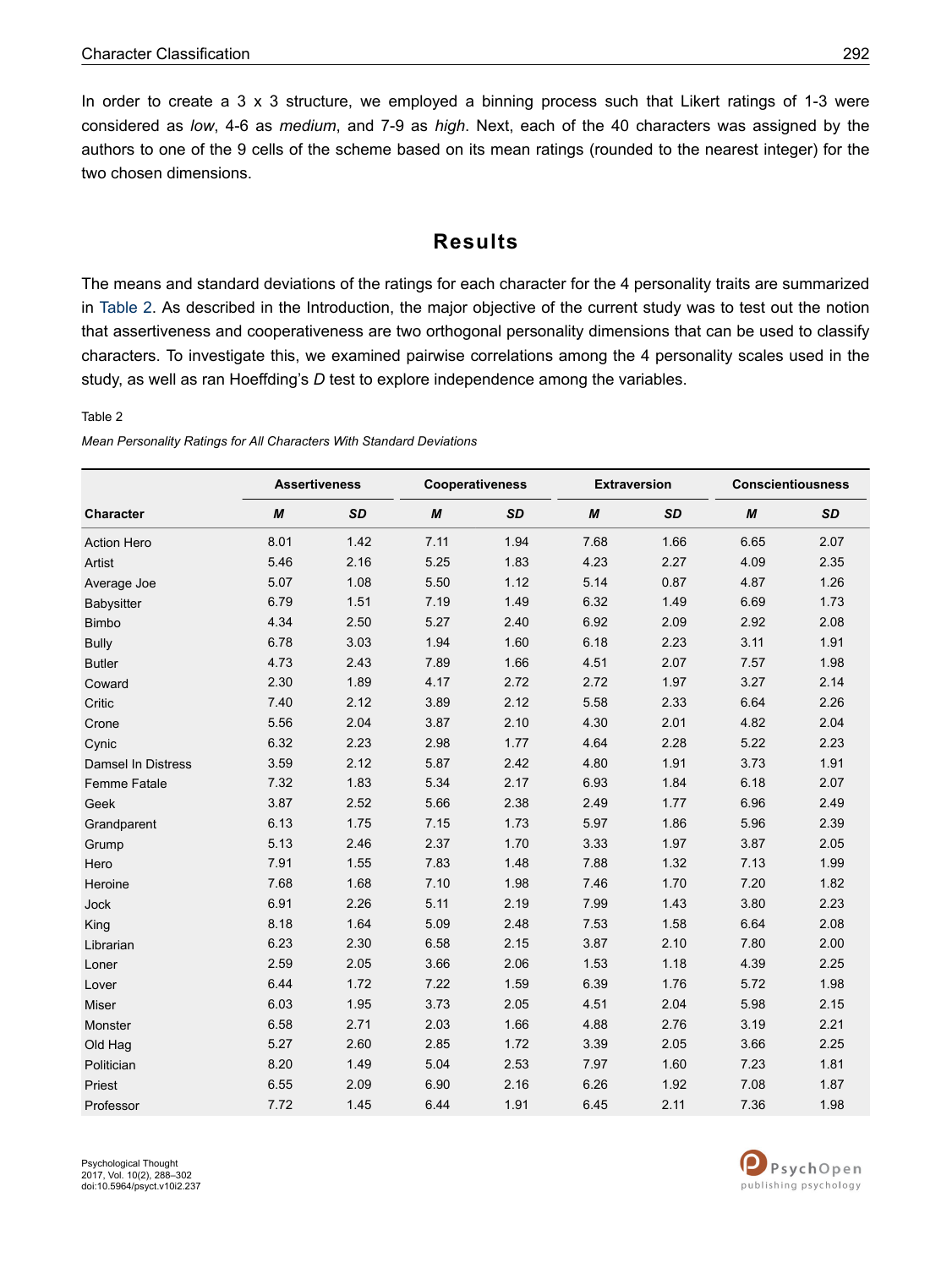|                  | <b>Assertiveness</b> |           | <b>Cooperativeness</b> |           | <b>Extraversion</b> |      | <b>Conscientiousness</b> |      |
|------------------|----------------------|-----------|------------------------|-----------|---------------------|------|--------------------------|------|
| <b>Character</b> | M                    | <b>SD</b> | M                      | <b>SD</b> | M                   | SD   | M                        | SD   |
| Queen            | 8.20                 | 1.49      | 6.04                   | 2.42      | 7.36                | 1.55 | 7.85                     | 1.34 |
| Recluse          | 3.42                 | 2.12      | 3.47                   | 2.13      | 2.40                | 2.06 | 4.32                     | 2.40 |
| Rogue            | 6.51                 | 2.20      | 3.61                   | 2.20      | 5.37                | 2.30 | 5.12                     | 2.34 |
| Scientist        | 7.04                 | 1.77      | 6.20                   | 1.95      | 4.22                | 2.15 | 7.35                     | 2.24 |
| Self             | 6.02                 | 1.85      | 7.07                   | 1.54      | 5.05                | 2.05 | 6.45                     | 1.94 |
| <b>Sidekick</b>  | 4.89                 | 2.18      | 7.85                   | 1.67      | 5.56                | 1.83 | 5.59                     | 2.17 |
| Snob             | 6.66                 | 2.48      | 2.42                   | 1.68      | 5.99                | 2.29 | 5.01                     | 2.44 |
| Spoiled Child    | 6.70                 | 2.70      | 1.72                   | 1.23      | 6.73                | 1.99 | 3.42                     | 2.18 |
| Supervillain     | 7.27                 | 2.66      | 2.15                   | 1.80      | 6.13                | 2.55 | 5.98                     | 2.79 |
| Superhero        | 8.07                 | 1.55      | 7.99                   | 1.53      | 7.90                | 1.69 | 7.25                     | 2.06 |
| <b>Teacher</b>   | 7.58                 | 1.45      | 7.06                   | 1.64      | 7.09                | 1.36 | 7.49                     | 1.74 |

# **Correlations Between Personality Dimensions**

Pearson product-moment correlations for each pairwise combination of the 4 personality-trait variables are shown in Table 3. There were strong and significant correlations between the ratings for assertiveness and extraversion, as well as between the ratings for cooperativeness and conscientiousness, with the latter also being highly correlated with extraversion. Of interest to our research question for the present study, there was a weak and non-significant correlation between ratings for assertiveness and cooperativeness (*r*(38) = 0.19,  $p = 0.24$ ). This result indicates that these two personality features are uncorrelated and thus, potentially, orthogonal. The lack of correlation between the personality dimensions of assertiveness and cooperativeness is, in addition, the predicted negligible correlation based on the TK scheme. These variables were therefore deemed uncorrelated in a linear context, but not necessarily independent. Their independence was assessed using Hoeffding's *D* test.

#### Table 3

*Pearson Product-Moment Correlation Coefficients Between the 4 Personality-Trait Ratings of the 40 Characters*

| <b>Measure</b>       |           |           |                          | 4 |
|----------------------|-----------|-----------|--------------------------|---|
| 1. Assertiveness     |           |           |                          |   |
| 2. Cooperativeness   | 0.19      | -         |                          |   |
| 3. Extraversion      | $0.81***$ | $0.35*$   | $\overline{\phantom{m}}$ |   |
| 4. Conscientiousness | $0.55***$ | $0.66***$ | $0.34*$                  | — |

 $*_{p}$  < .05. \*\**p* < .01. \*\*\**p* < .001.

### **Hoeffding's D Test for Dependence**

A Hoeffding's *D* test for dependence was used to further examine the relationship between the uncorrelated personality-trait scales of assertiveness and cooperativeness. The null hypothesis for Hoeffing's *D* test is that variables are independent of one another. A significant difference in *D* results in the alternative hypothesis that the variables are dependent. Values of *D* range from -0.5 to 1, such that the smaller the value of *D*, the more independent the variables are. The *D* statistic is robust against a wide variety of alternatives to independence [\(Lafaye De Micheaux & Bilodeau, 2008](#page-12-0)).

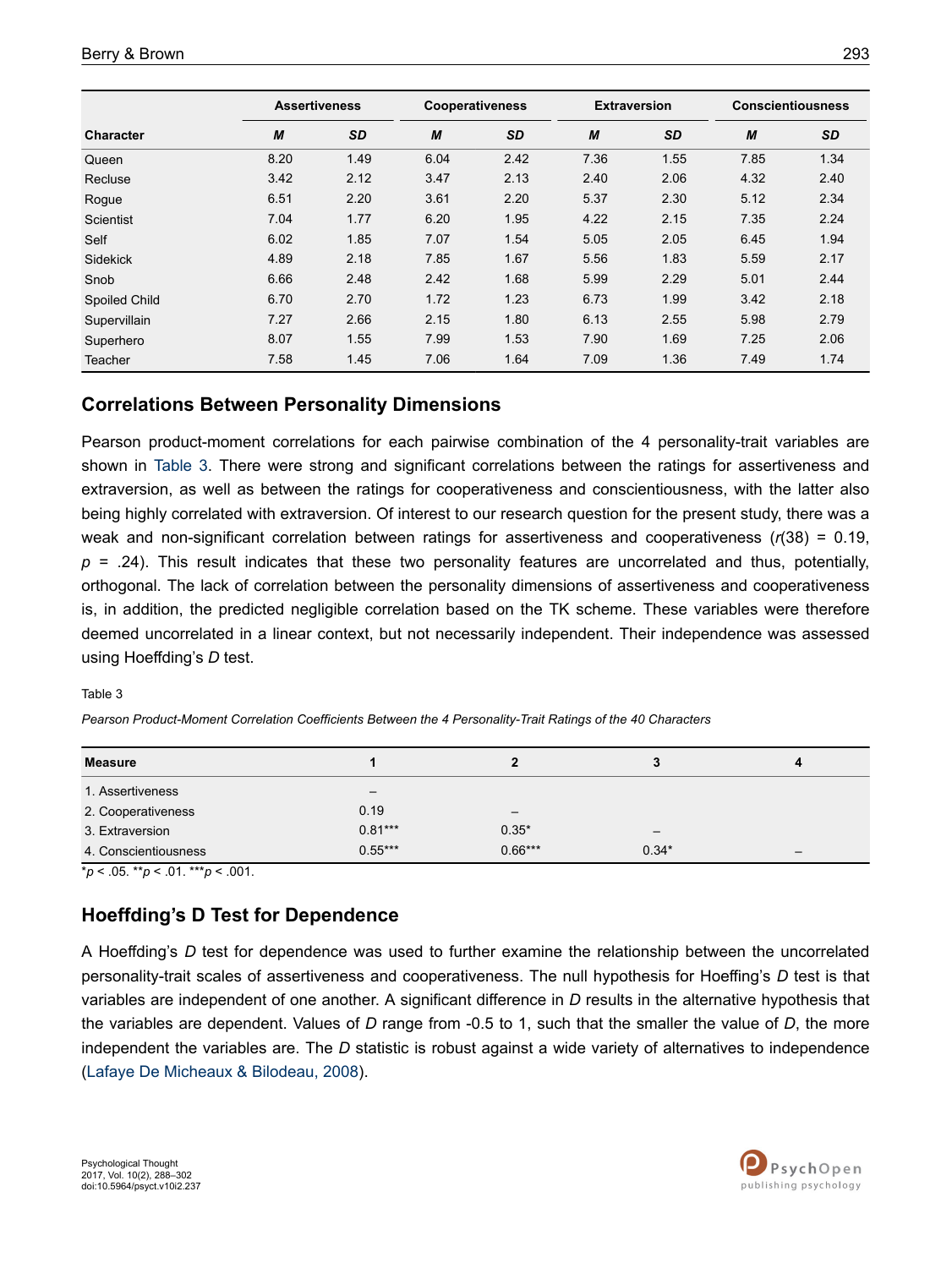<span id="page-6-0"></span>The ratings for assertiveness and cooperativeness failed to reject the null hypothesis and were thus deemed independent of one another  $(D = 0, p = .40)$ . Overall, the results supported the predicted independence of assertiveness and cooperativeness from the TK scheme, suggesting the possible utility of these two dimensions in a scheme for classifying literary characters.

In order to visualize the placement of the 40 characters in our modified version of the TK scheme, we binned the character ratings to conform to a 3 x 3 scheme (see Methods for details). The results are shown in Figure 1. In general, there was a good spread of characters throughout the top two rows of the scheme, but relatively few characters in the bottom row of low assertiveness. The lower right cell (i.e., high cooperativeness + low assertiveness) was empty. Importantly, the figure shows reasonable associations among conceptually similar characters, for example bully with monster, hero with priest, and coward with loner. Participants rated Average Joe as medium in both dimensions (a good quality-control), while they rated themselves as medium in assertiveness but high in cooperativeness.



*Figure 1.* Placement of the 40 characters in the modified TK Scheme. Characters are categorized by their binned means on three levels (low, medium, and high) of the two orthogonal personality dimensions (assertiveness and cooperativeness) in our 3 x 3 modification of the TK scheme.

# **Variability of Character Concepts**

A second important issue that we wanted to address was the variability of how the characters were conceived by participants. We used the standard deviation of the ratings as a measure of this variability. The means and standard deviations of the ratings were calculated for each of the 40 characters along the two orthogonal personality-trait dimensions of assertiveness and cooperativeness. The characters were then plotted with respect to the means of each personality dimension and then color coded with regard to the magnitude of the standard deviations for assertiveness or cooperativeness in separate analyses (see [Figure 2](#page-7-0) and [Figure 3](#page-7-0), respectively). This becomes a measure of how uniform or diverse people's conceptions are of particular literary characters.

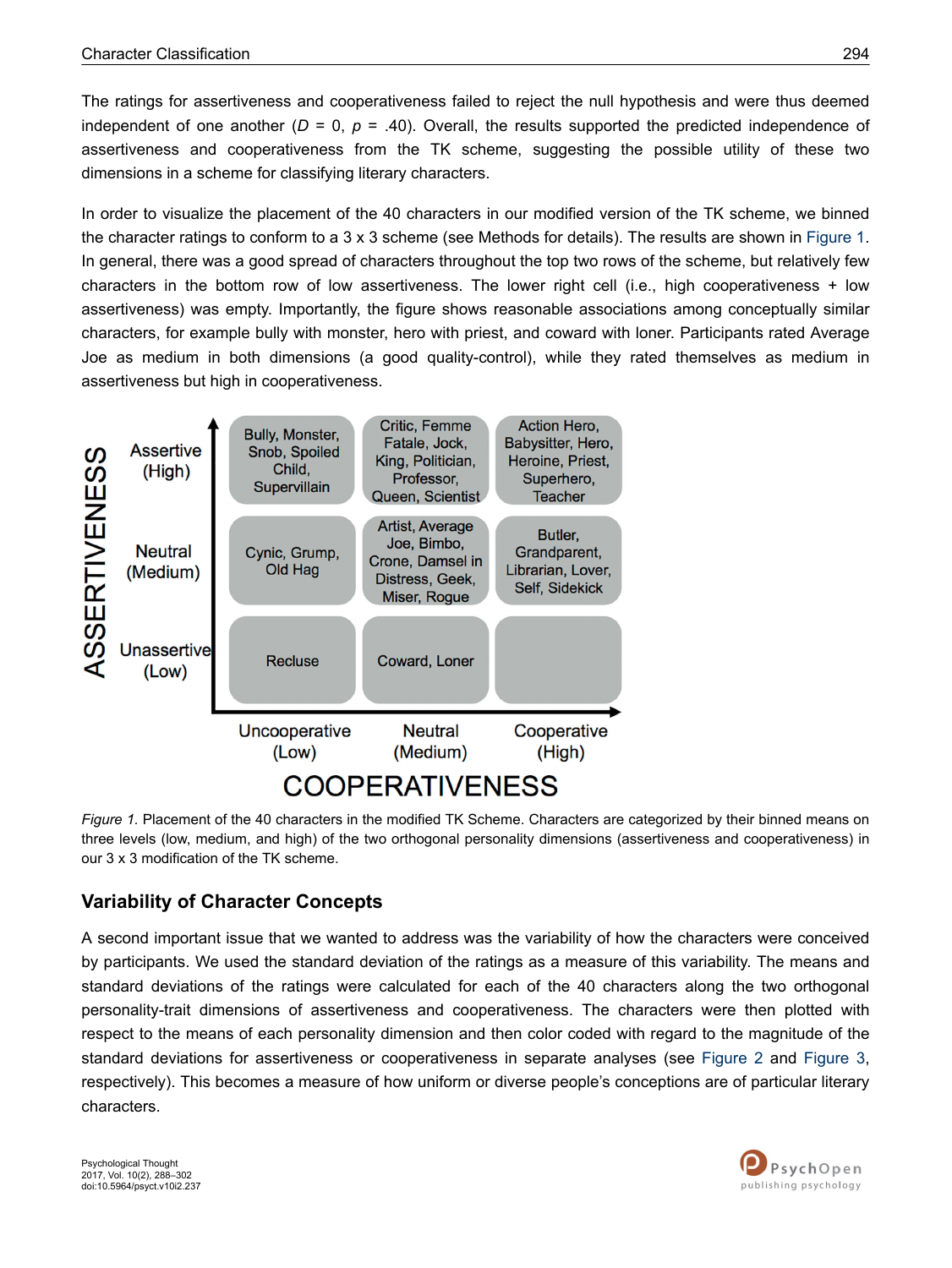<span id="page-7-0"></span>

*Figure 2.* Variability of character ratings for assertiveness. Characters are plotted with regard to their mean assertiveness and cooperativeness. The color-coding denotes the standard deviation for the assertiveness ratings.



*Figure 3.* Variability of character ratings for cooperativeness. Characters are plotted with regard to their mean assertiveness and cooperativeness, exactly as in Figure 2. The color-coding denotes the standard deviation for the cooperativeness ratings.

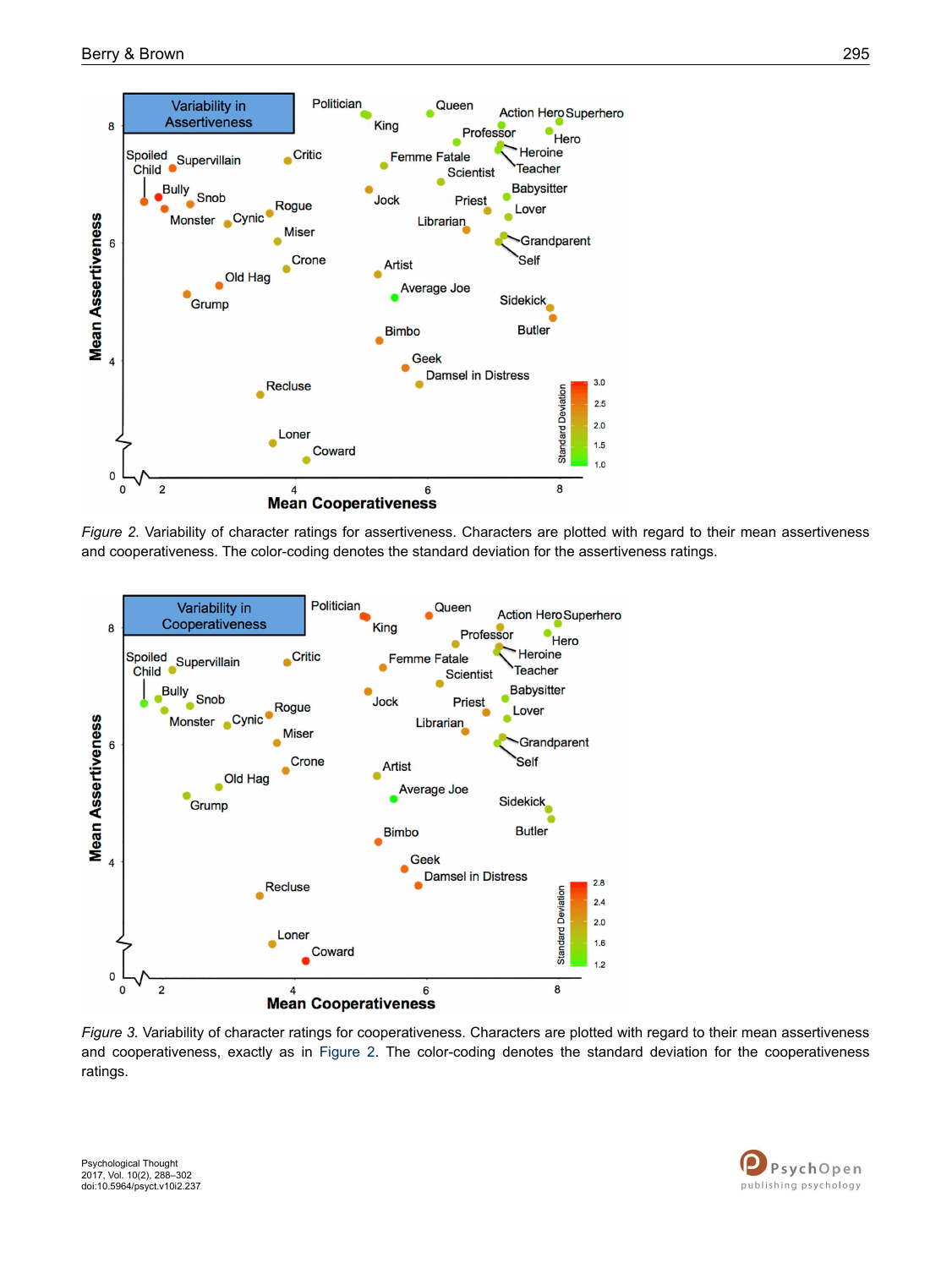The pattern for assertiveness revealed a possible interaction with cooperativeness ratings: standard deviations for assertiveness increased as cooperativeness ratings decreased, and vice versa [\(Figure 2](#page-7-0)). This finding indicates that participants had more-uniform conceptions of a character's assertiveness the higher the character was rated on the cooperativeness dimension, but less uniform the lower it was rated. This is demonstrated by the increase of green color towards the right side of [Figure 2.](#page-7-0) Hence, a character like teacher showed low variability in assertiveness ratings, whereas a character like spoiled child showed high variability.

The standard deviations for cooperativeness showed a different type of pattern. They were lowest at the extremes of the scale and highest in the middle, as shown by the highest concentration of red in the center of [Figure 3.](#page-7-0) This finding suggests that participants had a more uniform conception of a character's cooperativeness the more extreme this cooperativeness was (either low or high), but a more variable and less certain conception when the cooperativeness was neutral. Hence, a character like superhero showed low variability, whereas a more neutral character like king showed high variability.

Both analyses show that participants had variable conceptions of the characters, but that this variability was apportioned differentially with respect to assertiveness and cooperativeness. Variability for assertiveness was highest for low-cooperative characters, while variability for cooperativeness was highest for cooperativelyneutral characters.

### **Ratings as a Function of Participant Gender**

As the sample of participants turned out to be predominately female (80%), we were interested in examining if gender had a significant effect on the personality scales employed. One-way repeated measures ANOVAs were conducted on each of the four rating scales using Bonferroni-adjusted alpha levels of 0.0125 per test (0.05/4) to correct for multiple comparisons. There were no significant effects of gender on any of the four rating scales.

# **Discussion**

#### **Toward a Classification of Character Types**

The results of the present study validated the predicted orthogonality of the two dimensions present in the TK scheme, as well as showed that the corpus of 40 characters demonstrated a reasonable spread across the cells of our modified 3 x 3 scheme. This supports our contention that the modified TK scheme offers a novel means of classifying characters with regards to the personality dimensions of assertiveness and cooperativeness. Given that the plots of stories are often described with respect to the central conflict between a protagonist and an antagonist ([Abbott, 2008;](#page-11-0) [Arp & Johnson, 2009\)](#page-11-0), a classification scheme of characters rooted in conflict mode dimensions [\(Kilmann & Thomas, 1975](#page-12-0), [1977\)](#page-12-0) provides an appropriate association with literary features that unite character and plot. In fact, the central conflict can be conceptualized in terms of the contrastive personality features of the protagonist and antagonist, most especially with respect to cooperativeness, thereby making them complementary characters. Future studies could focus on the interaction between specific characters and the outcomes of these interactions, as perceived by a reader or audience member.

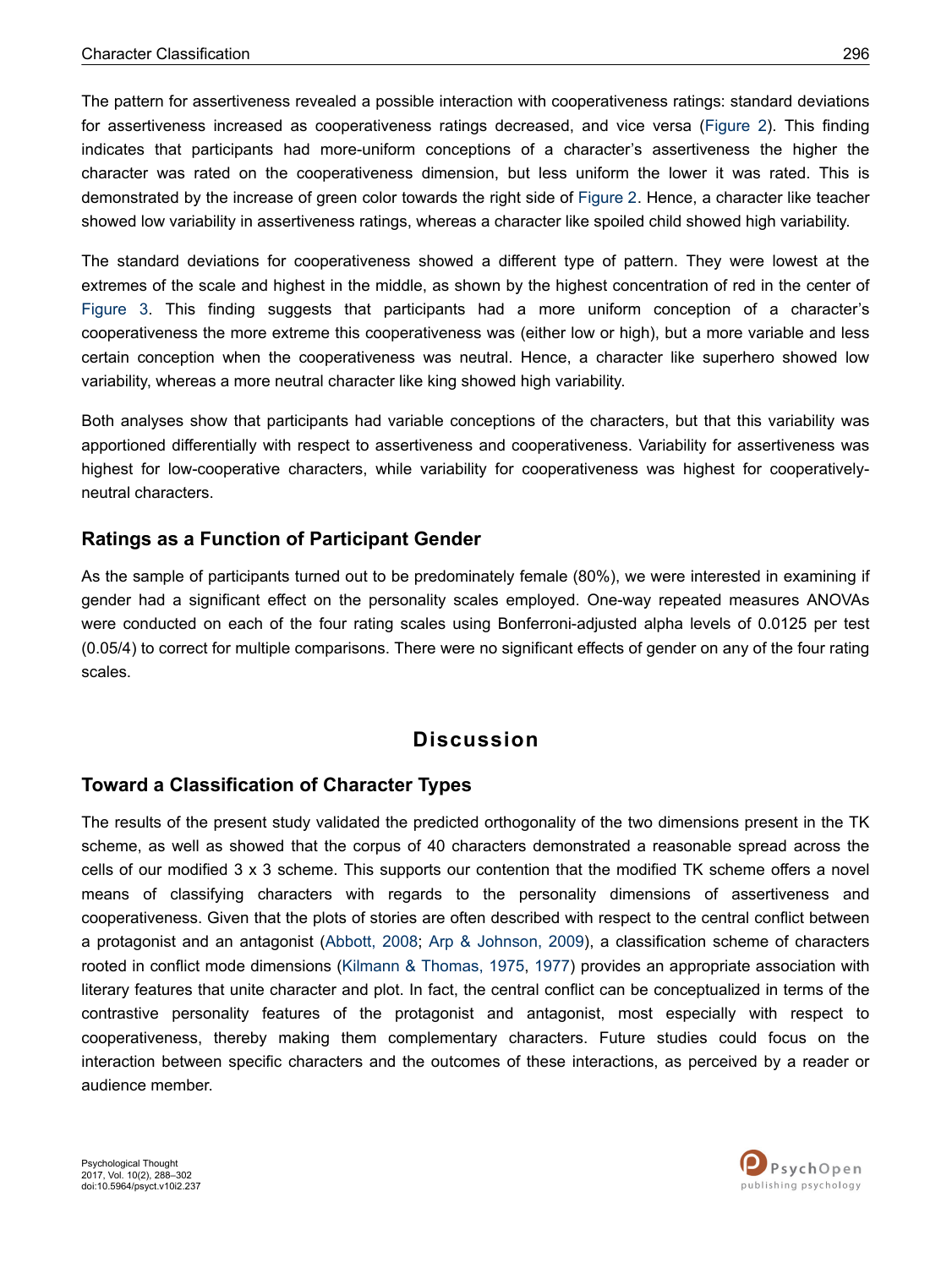We predicted that assertiveness and cooperativeness would be the most orthogonal personality dimensions out of the four tested. Our rating study confirmed this prediction. As a result, we have chosen to include assertiveness and cooperativeness as the two dimensions in our predictive scheme. This pairing is supported by previous research on personality as well as emotion. The two-dimensional pairing between assertiveness and cooperativeness has been validated by decades' worth of research on the TK scheme ([Barki & Hartwick,](#page-11-0) [2001](#page-11-0); [Duane, 1989](#page-11-0); [Kilmann & Thomas, 1975](#page-12-0), [1977; Rahim, 1985](#page-12-0); [Thomas, 1992\)](#page-13-0). Furthermore, assertiveness has a desirable connection with the emotional dimension of intensity/arousal in the circumplex model of affect [\(Russell, 1980](#page-13-0); [Woods & Anderson, 2016](#page-13-0)), thereby making it a robust candidate for future experimental and conceptual analyses of characters that attempt to unite personality and emotion. Future studies could expand upon this notion, not only by examining the parallels between personality and emotion with regard to characters, but also by examining other dimensional parameters for classification.

An important finding of the results shown in [Figure 1](#page-6-0) is that the 40 characters were distributed relatively smoothly across the scheme. However, we observed that there was an uneven distribution of characters along the assertiveness axis (i.e., more characters at the positive extreme), whereas this was not the case for the cooperativeness axis (i.e., a more even distribution). We would like to offer a provisional interpretation of these trends. The skewed distribution of characters in the direction of medium to high assertiveness suggests that the characters of stories, whether they are cooperative or uncooperative, are required to have assertiveness in order to propel the story's sequence of events. This is related to their sense of motivation, agency, efficacy, and engagement, something that unassertive characters generally lack. On the other hand, the even distribution of characters on the cooperativeness dimension suggests that literature depends on a *balance* between good and bad characters. In fact, as mentioned above, it is the pairing of characters along opposing lines of cooperativeness that often establishes the central conflict of a plot. This serves to convey the moral message of a story and to make literature an important vehicle for the modeling of prosocial behaviors in all human cultures [\(Gottschall, 2012\)](#page-12-0).

#### **"Ethotypes" as Character Variants**

Historical and cross-cultural analyses of literature show that stock characters do not have invariant properties across stories, but instead vary in their personality features across traditions and time periods. The character of a king can be benevolent or despotic. Likewise, the character of the snob can be charming (e.g., a dandy) or persnickety (e.g., a critic). It stands to reason that some characters can have only a restricted range of properties in order to be those characters (e.g., a bully or hero), while others can show a diversity of features across stories (e.g., a king or snob). We examined the variability of character ratings across characters in our dataset in order to determine which ones showed the most-variable and least-variable features with respect to both assertiveness and cooperativeness. The results showed that character conceptions, as measured by personality dimensions, did indeed vary across characters, and that the patterns differed between assertiveness and cooperativeness [\(Figures 2](#page-7-0) and [3\)](#page-7-0).

We would like to propose a formalization of the concept of a character-variant. The ancient Greek word for character is "ethos", applying both to one's own moral character and to the characters that are found in theatrical dramas ([Storm, 2016](#page-13-0)). Borrowing terminological practice from genetics ([Jobling, Hurles, & Tyler-](#page-12-0)[Smith, 2004\)](#page-12-0), we would like to propose two new terms applying, respectively, to the variants and to the overall category of a character, what we will call *ethotype* and *ethogroup*. For example, the character of king is

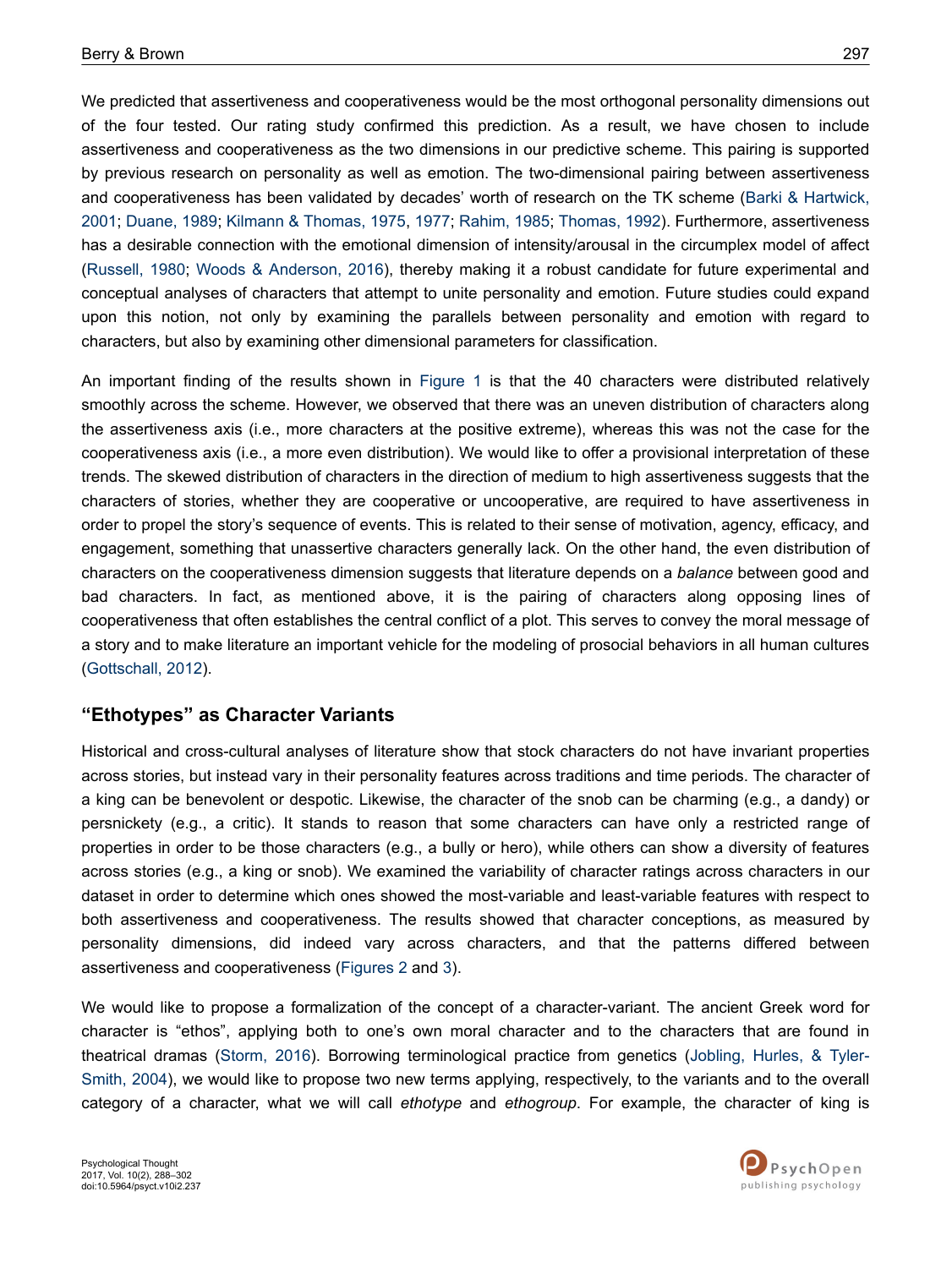comprised of a series of king ethotypes that vary along a number of personality and behavioral dimensions. The benevolent king is one ethotype, the despotic king is another, and the collection of all king ethotypes makes up the ethogroup of king, where the average character (or character-archetype) might be thought of as the mean variant of the ethogroup. The present study showed that a basic measure like the standard deviation can effectively capture the variability of character conceptions in a rating study like ours.

### **Limitations**

Potential limitations of this study are found within its scope of a) characters and b) ratings scales. Although a large cohort examined a large corpus of characters, the findings reported here are preliminary, as there are many characters to be examined across the both the literary and dramatic fields as well as across cultures. Future studies should aim to replicate the findings reported here as well as expand the corpus of characters to include a more culturally diverse sample.

Next, only two out of the five Big 5 personality scales were selected and tested directly. Evidence suggested that openness – a Big 5 dimension that was not examined here – is highly correlated with assertiveness and could thus be omitted [\(Kirst, 2011](#page-12-0)), while agreeableness is similar to TK's cooperativeness. Future studies should endeavour to include a larger number of dimensions to further replicate and validate the taxonomic scheme.

#### **Conclusions**

We have developed the first systematic scheme for classifying literary characters, basing it on personality dimensions. The results of the rating study showed that the two dimensions of the scheme were uncorrelated and independent. Furthermore, the 40 characters that were analyzed in the study showed a reasonable spread across the cells of the scheme, although with an underrepresentation in the low-assertive cells, in keeping with the idea that narratively-interesting characters require a certain minimum degree of assertiveness in order to propel a story. Finally, the analysis of character ratings showed that people's character conceptions varied, suggesting that there can be a multitude of variants for a given character, something that we refer to using the neologism "ethotype".

#### **Funding**

This work was supported by a grant to S.B. from the Natural Sciences and Engineering Research Council of Canada (04686-15) and a graduate research award to M.B. from the Social Sciences and Humanities Research Council of Canada.

#### **Competing Interests**

The authors have declared that no competing interests exist.

#### **Acknowledgments**

The authors have no support to report.

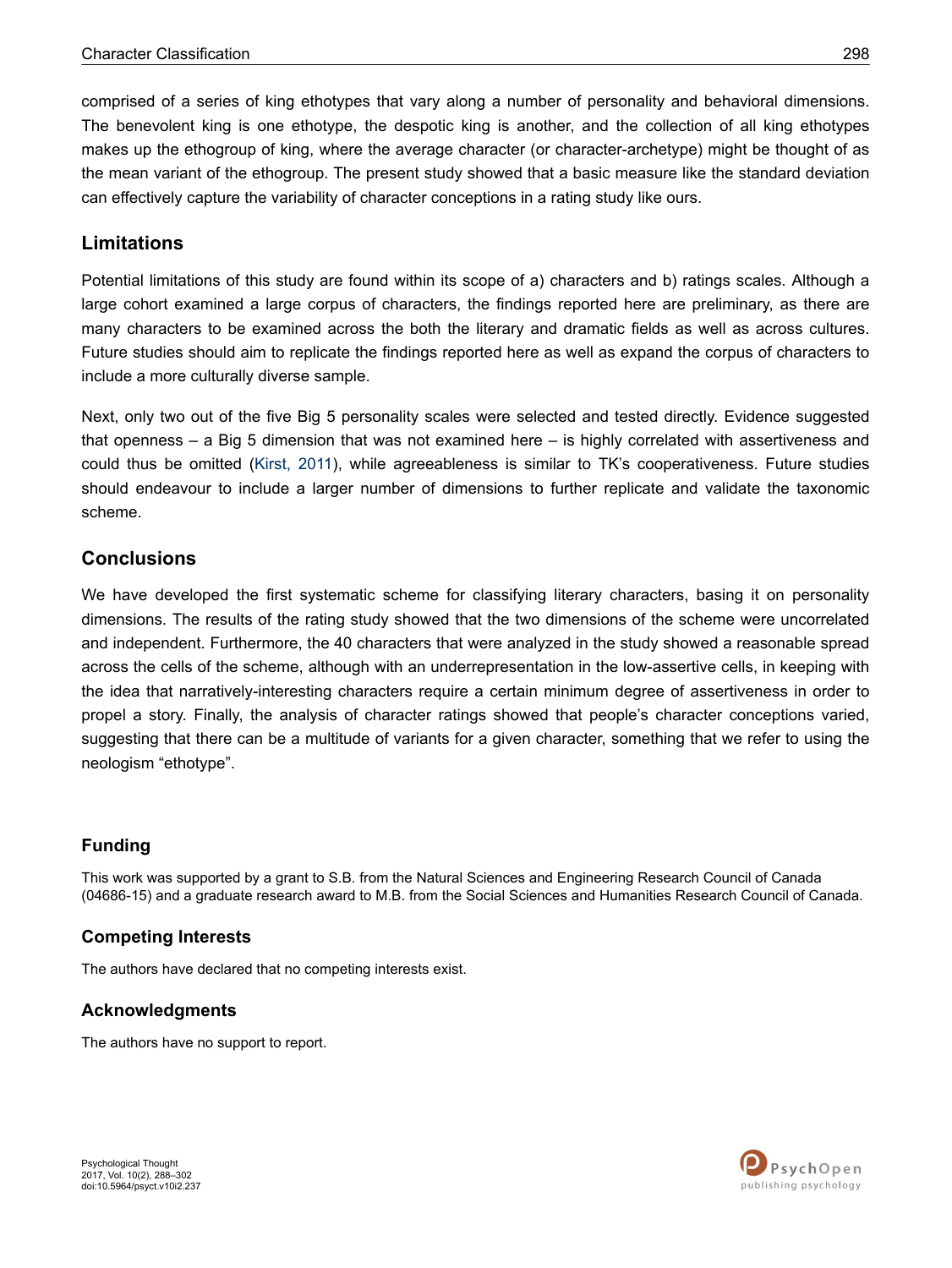#### **References**

- <span id="page-11-0"></span>Abbott, H. P. (2008). *The Cambridge introduction to narrative* (2nd ed.). Cambridge, United Kingdom: Cambridge University Press.
- Archetypal character. (2013). In *TV Tropes.* Retrieved February 12, 2016 from <http://tvtropes.org/pmwiki/pmwiki.php/Main/ArchetypalCharacter>
- Aristotle. (335 BCE/1996). *Poetics*. London, United Kingdom: Penguin Books.
- Arp, T. R., & Johnson, G. (2009). *Perrine's story and structure: An introduction to fiction* (12th ed.). Boston, MA, USA: Cengage Learning.
- Barki, H., & Hartwick, J. (2001). Interpersonal conflict and its management in information system development. *Management Information Systems Quarterly, 25*(2), 195-228. doi:[10.2307/3250929](http://doi.org/10.2307/3250929)
- Campbell, J. (1949). *The hero with a thousand faces.* New York, NY, USA: Pantheon Books.
- Chang, H.-M., Ivonin, L., Díaz, M., Català, A., Chen, W., & Rauterberg, M. (2013). From mythology to psychology: Identifying archetypal symbols in movies. *Technoetic Arts: A Journal of Speculative Research, 11*(2), 99-113. doi:[10.1386/tear.11.2.99\\_1](http://doi.org/10.1386/tear.11.2.99_1)
- Chang, H.-M., Ivonin, L., Díaz, M., Catala, A., Chen, W., & Rauterberg, M. (2014). Unspoken emotions in movies. *Informatik-Spektrum, 37*(6), 539-546. doi:[10.1007/s00287-014-0823-3](http://doi.org/10.1007/s00287-014-0823-3)
- Costa, P. T., Jr., & McCrae, R. R. (1992). Four ways five factors are basic. *Personality and Individual Differences, 13*(6), 653-665. doi:10.1016/0191-8869(92)90236-I
- Digman, J. M. (1990). Personality structure: Emergence of the five-factor model. *Annual Review of Psychology, 41*, 417-440. doi:[10.1146/annurev.ps.41.020190.002221](http://doi.org/10.1146/annurev.ps.41.020190.002221)
- Duane, M. J. (1989). Sex differences in styles of conflict management. *Psychological Reports, 65*(3), 1033-1034. doi:[10.2466/pr0.1989.65.3.1033](http://doi.org/10.2466/pr0.1989.65.3.1033)
- Dundes, A. (1962). From etic to emic units the structural study of folktales. *Journal of American Folklore, 75*(296), 95-105. doi:[10.2307/538171](http://doi.org/10.2307/538171)
- Dundes, A. (1997). The motif-index and the tale type index: A critique. *Journal of Folklore Research, 34*(3), 195-202.
- Elsner, M. (2012). Character-based kernels for novelistic plot structure. In *Proceedings of the 13th Conference of the European Chapter of the Association for Computational Linguistics* (pp. 634-644). Stroudsburg, PA, USA: Association for Computational Linguistics. Retrieved from<http://aclweb.org/anthology/E/E12/E12-1065.pdf>
- Faber, M. A., & Mayer, J. D. (2009). Resonance to archetypes in media: There's some accounting for taste. *Journal of Research in Personality, 43*(3), 307-322. doi[:10.1016/j.jrp.2008.11.003](http://doi.org/10.1016/j.jrp.2008.11.003)
- Fischer, J. L. (1963). The sociopsychological analysis of folktales. *Current Anthropology, 4*(3), 235-295. doi:[10.1086/200373](http://doi.org/10.1086/200373)
- Freedman, M. (2014, June 14). The big bold list of 52 character archetypes from a-z [Blog post]. *Creative Tips For Writers.* Retrieved from <https://creativetips4writers.wordpress.com/2014/06/14/the-big-bold-list-of-52-archetypes>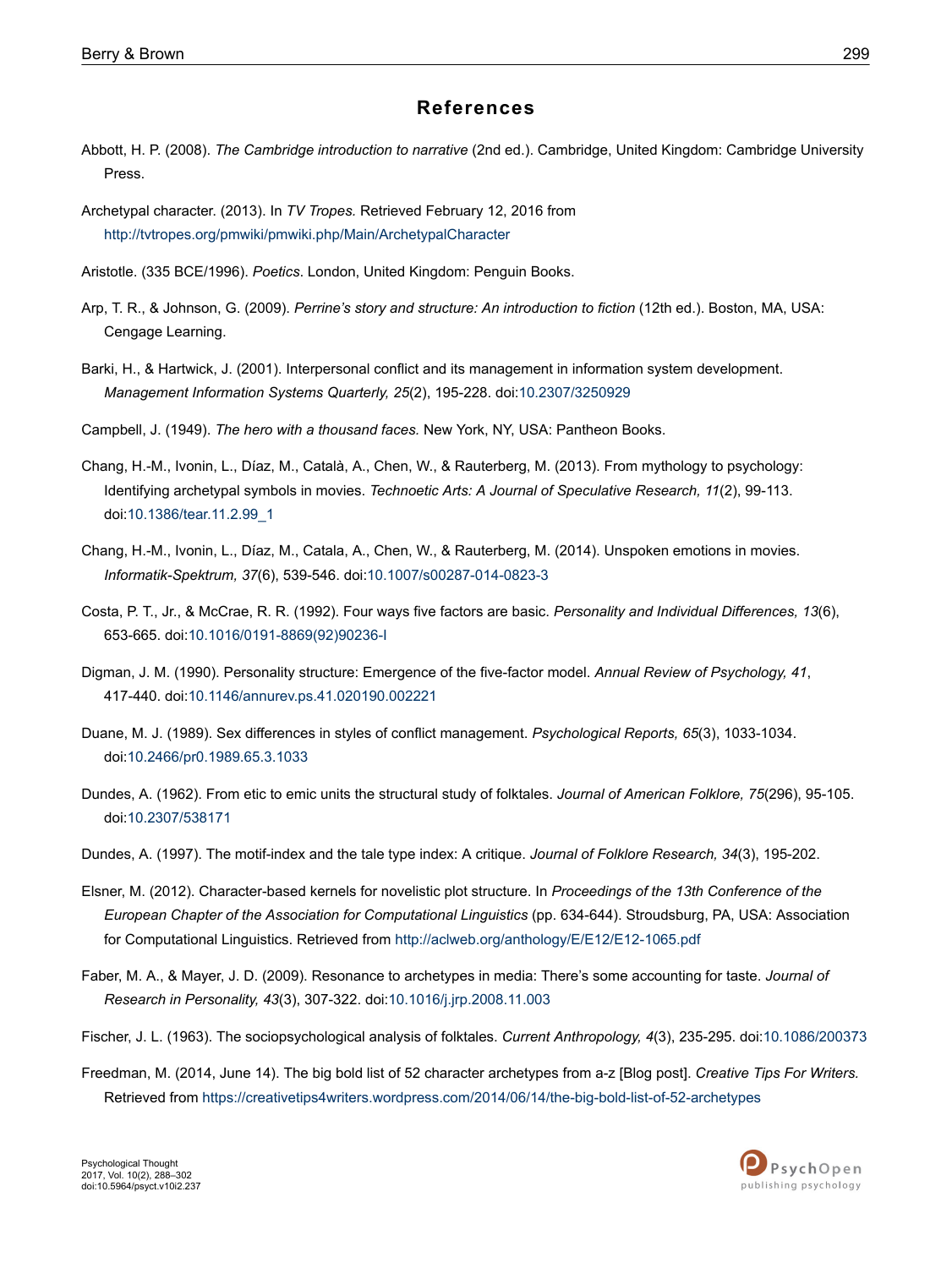- <span id="page-12-0"></span>Golden, C. (2011, April 25). *The 12 common archetypes*. Retrieved from [http://www.soulcraft.co/essays/the\\_12\\_common\\_archetypes.html](http://www.soulcraft.co/essays/the_12_common_archetypes.html)
- Gottschall, J. (2012). *The storytelling animal: How stories make us human*. Boston, MA, USA: Houghton Mifflin Harcourt.
- Jobling, M. A., Hurles, M. E., & Tyler-Smith, C. (2004). *Human evolutionary genetics: Origins, peoples and disease*. New York, NY, USA: Garland Science.
- Jung, C. G. (1968). *The archetypes and the collective unconscious* (R. Hull, Trans.) (2nd ed.). Princeton, NJ, USA: Princeton University Press. (Original essays published 1933-1955)
- Jung, C. G. (1971). *Psychological types*. Princeton, NJ, USA: Princeton University Press. (Original work published 1921)
- Kilmann, R. H., & Thomas, K. W. (1975). Interpersonal conflict-handling behavior as reflections of Jungian personality dimensions. *Psychological Reports, 37*(3 Pt 1), 971-980. doi:[10.2466/pr0.1975.37.3.971](http://doi.org/10.2466/pr0.1975.37.3.971)
- Kilmann, R. H., & Thomas, K. W. (1977). Developing a forced-choice measure of conflict-handling behavior: The "MODE" instrument. *Educational and Psychological Measurement, 37*(2), 309-325. doi[:10.1177/001316447703700204](http://doi.org/10.1177/001316447703700204)
- Kirst, L. K. (2011). *Investigating the relationship between assertiveness and personality characteristics* (Doctoral dissertation, University of Central Florida, Orlando, FL, USA). Retrieved from [http://etd.fcla.edu/CF/CFH0004071/Kirst\\_Laura\\_K\\_201205\\_BS.pdf](http://etd.fcla.edu/CF/CFH0004071/Kirst_Laura_K_201205_BS.pdf)
- Lafaye De Micheaux, P., & Bilodeau, M. (2008). IndependenceTests (Version 0.1) [Computer software: R Package]. Retrieved from <https://cran.r-project.org/web/packages/IndependenceTests/citation.html>
- Landy, R. J. (1996). *Persona and performance: The meaning of role in drama, therapy, and everyday life*. New York, NY, USA: Guilford Press.
- Lévi-Strauss, C. (1955). The structural study of myth. *Journal of American Folklore, 68*(270), 428-444. doi:[10.2307/536768](http://doi.org/10.2307/536768)
- List of stock characters. (2012). In *Wikipedia*. Retrieved February 12, 2016, from [https://en.wikipedia.org/wiki/List\\_of\\_stock\\_characters](https://en.wikipedia.org/wiki/List_of_stock_characters)
- Mandler, J. M. (1984). *Stories, scripts, and scenes: Aspects of schema theory.* Hillsdale, NJ, USA: Lawrence Erlbaum Associates.
- Mateas, M., & Stern, A. (2002). Towards integrating plot and character for interactive drama. In K. Dautenhahn, A. H. Bond, L. Cañamero, & B. Edmonds (Eds.), *Socially intelligent agents: Creating relationships with computers and robots* (pp. 221-228). Hingham, MA, USA: Kluwer Academic Publishers. Retrieved from <https://users.soe.ucsc.edu/~michaelm/publications/mateas-socially-intelligent-agents-2002.pdf>
- Meyers, D. G. (2010). *Psychology* (9th ed.). New York, NY, USA: Worth Publishers.
- Propp, V. I. (1968). *Morphology of the folktale* (Revised ed., Vol. 9). Austin, TX, USA: University of Texas Press.
- Propp, V. I. (1984). *Theory and history of folklore* (A. Liberman, Ed., A. Y. Martin & R. P. Martin, Trans.). Minneapolis, MN, USA: University of Minnesota Press.
- Rahim, M. A. (1985). A strategy of managing conflict in complex organizations. *Human Relations, 38*(1), 81-89. doi:[10.1177/001872678503800105](http://doi.org/10.1177/001872678503800105)

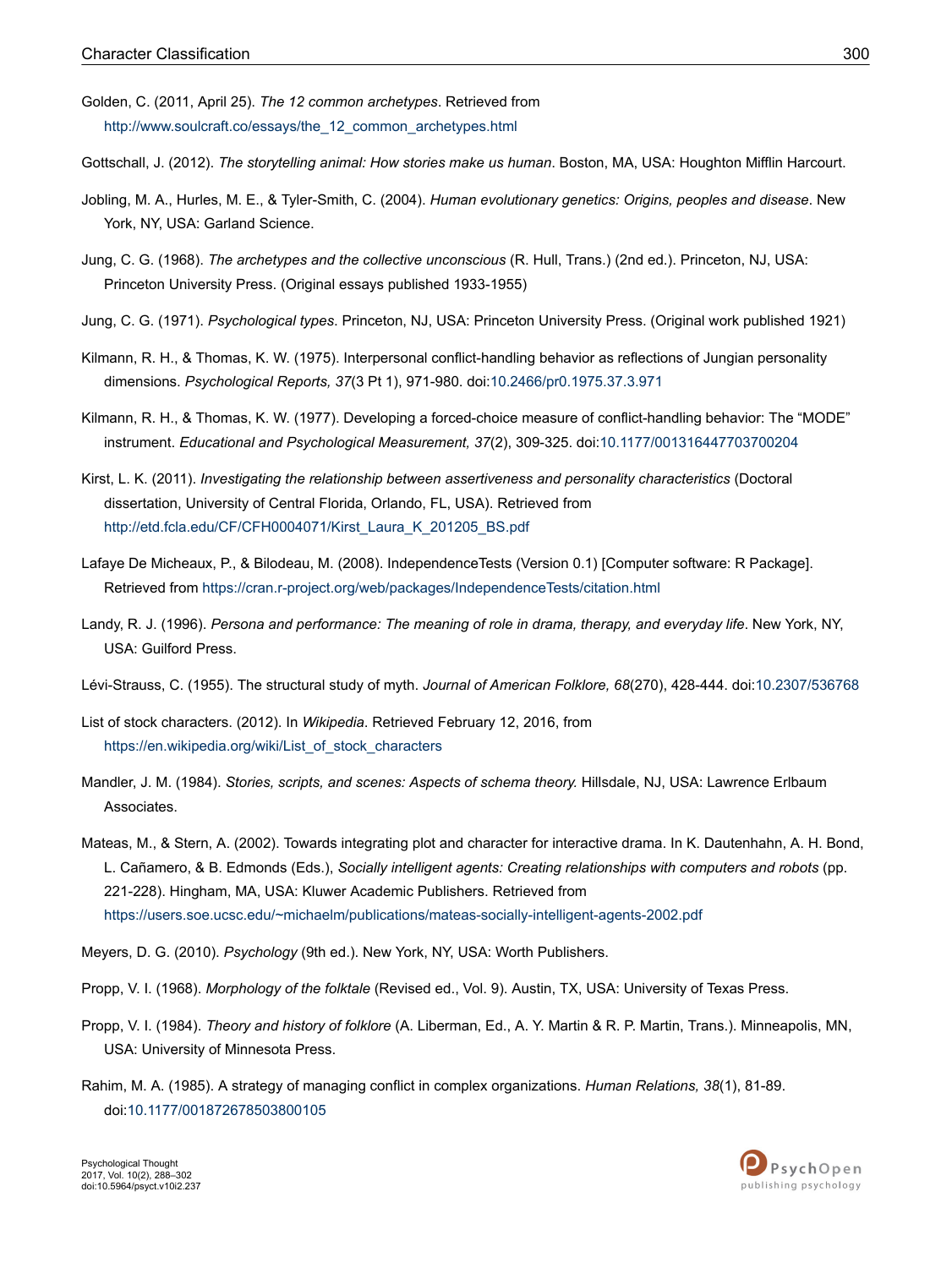- <span id="page-13-0"></span>R Core Team. (2013). *R: A language and environment for statistical computing.* Vienna, Austria: The R Foundation for Statistical Computing. Retrieved from<http://www.R-project.org>
- Ruble, T. L., & Thomas, K. W. (1976). Support for a two-dimensional model of conflict behavior. *Organizational Behavior and Human Performance, 16*(1), 143-155. doi:10.1016/0030-5073(76)90010-6
- Rumelhart, D. E. (1975). Notes on a schema for stories. In D. G. Bobrow & A. Collins (Eds.), *Representation and understanding: Studies in cognitive science* (pp. 211-236). New York, NY, USA: Academic Press.
- Russell, J. A. (1980). A circumplex model of affect. *Journal of Personality and Social Psychology, 39*(6), 1161-1178. doi:[10.1037/h0077714](http://doi.org/10.1037/h0077714)
- Schmidt, V. (2001). *45 master characters: Mythic models for creating original characters*. Cincinnati, OH, USA: Writer's Digest Books.
- Schmidt, V. L. (2012). *Writer's guide to characterization: Archetypes, heroic journeys, and other elements of dynamic character development*. Cincinnati, OH, USA: Writer's Digest Books.
- Si, M., & Marsella, S. C. (2010). Modeling rich characters in interactive narrative games. In *Proceedings of 2nd Asian Conference On Intelligent Games and Simulation, Game-On Asia 2010* (pp. 12-20). Shanghai, China. Retrieved from [http://si.hass.rpi.edu/Si\\_Publications\\_files/2010/Modeling%20Rich%20Characters%20in%20Interactive%20Narrative](http://si.hass.rpi.edu/Si_Publications_files/2010/Modeling%20Rich%20Characters%20in%20Interactive%20Narrative%20Games.pdf) [%20Games.pdf](http://si.hass.rpi.edu/Si_Publications_files/2010/Modeling%20Rich%20Characters%20in%20Interactive%20Narrative%20Games.pdf)
- Stein, N. L., & Trabasso, T. (1981). *What's in a story: An approach to comprehension and instruction* (Center for the Study of Reading, Technical Report No. 200). Retrieved from [https://www.ideals.illinois.edu/bitstream/handle/2142/18031/ctrstreadtechrepv01981i00200\\_opt.pdf](https://www.ideals.illinois.edu/bitstream/handle/2142/18031/ctrstreadtechrepv01981i00200_opt.pdf)
- Storm, W. (2016). *Dramaturgy and dramatic character: A long view*. Cambridge, United Kingdom: Cambridge University Press.
- Thomas, K. W. (1992). Conflict and conflict management: Reflections and update. *Journal of Organizational Behavior, 13*(3), 265-274. doi:[10.1002/job.4030130307](http://doi.org/10.1002/job.4030130307)
- Uther, H. J. (2004). *The types of international folktales: A classification and bibliography, based on the system of Antti Aarne and Stith Thompson*. Helsinki, Finland: Suomalainen Tiedeakatemia, Academia Scientiarum Fennica.
- Woods, S. A., & Anderson, N. R. (2016). Toward a periodic table of personality: Mapping personality scales between the five-factor model and the circumplex model. *The Journal of Applied Psychology, 101*(4), 582-604. doi:[10.1037/apl0000062](http://doi.org/10.1037/apl0000062)

### **About the Authors**

**Matthew Berry** is a Ph.D. student working under the supervision of Steven Brown in the Department of Psychology, Neuroscience & Behaviour at McMaster University in Hamilton, Ontario. He received his Hons. B.Sc. Specialization in Psychology from the Faculty of Social Sciences at the University of Ottawa. His research focuses on the cognitive neuroscience of theatre and literature. Contact: berryma@mcmaster.ca